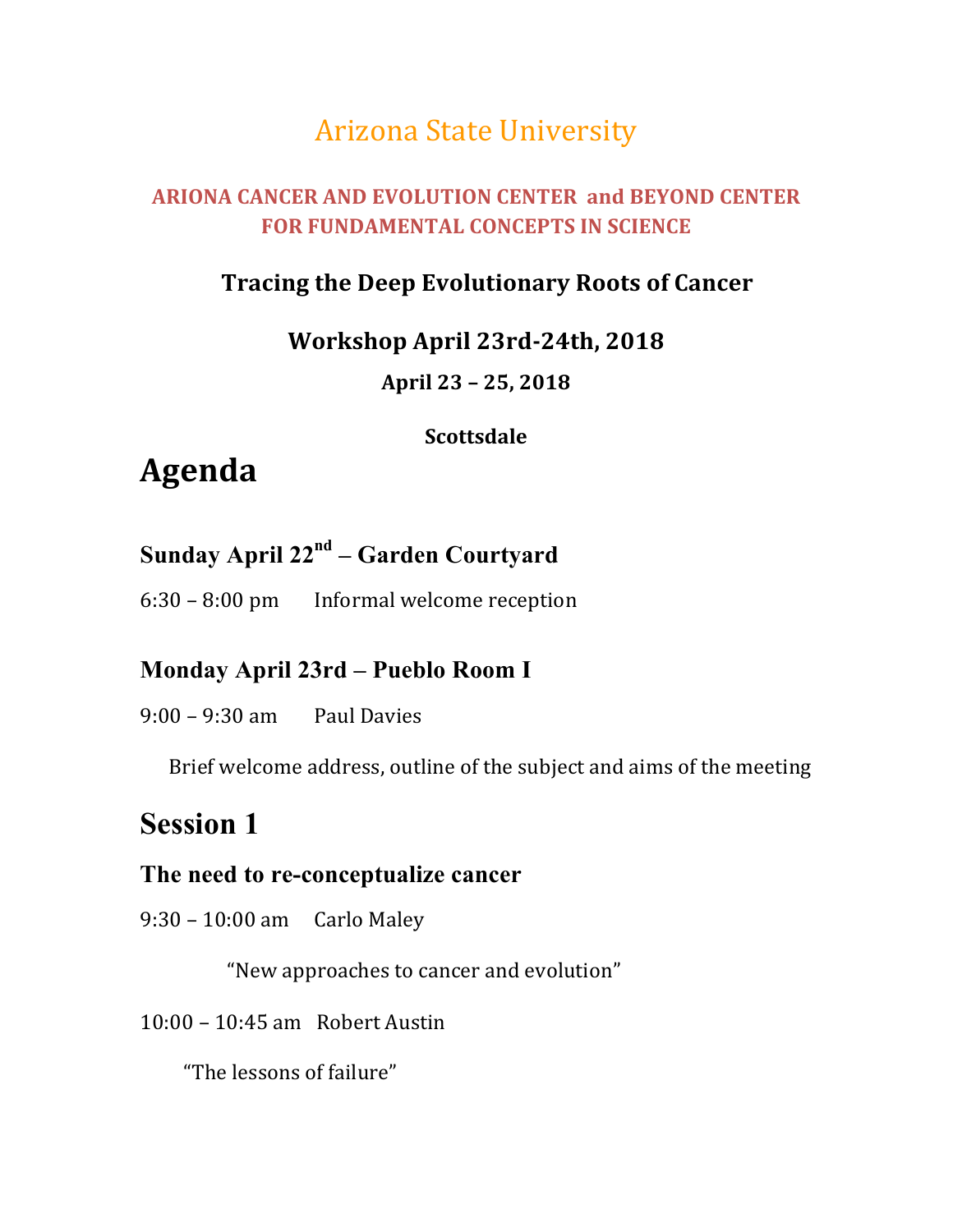- $10:45 11:00$  am Discussion
- 11:00 – 11:30am *Tea/coffee break*
- $11:30 12:15$  pm Thomas Bosch

"Why cancer will never be eradicated"

- $12:15 12:30$  pm General discussion
- 12:30 – 2:00 pm *Lunch – Vista Verde Dining Room (2nd Floor)*

# **Session 2**

### **Evolution and development**

 $2:00 - 2:45$  pm Athena Aktipis

"Cancer across species"

2:45 - 3:30 pm Carlos Sonnenschein

"Shortcomings of the somatic mutation theory"

- $3:30 4:00$  pm Discussion
- 4:00 – 4:30 pm *Tea/coffee break*
- $4:30 5:15$  pm Ana Soto

"Cancer: the embryo's evil twin"

- $5:15 5:30$  pm Discussion
- **Tuesday April 24th – Pueblo Room I**

# **Session 3**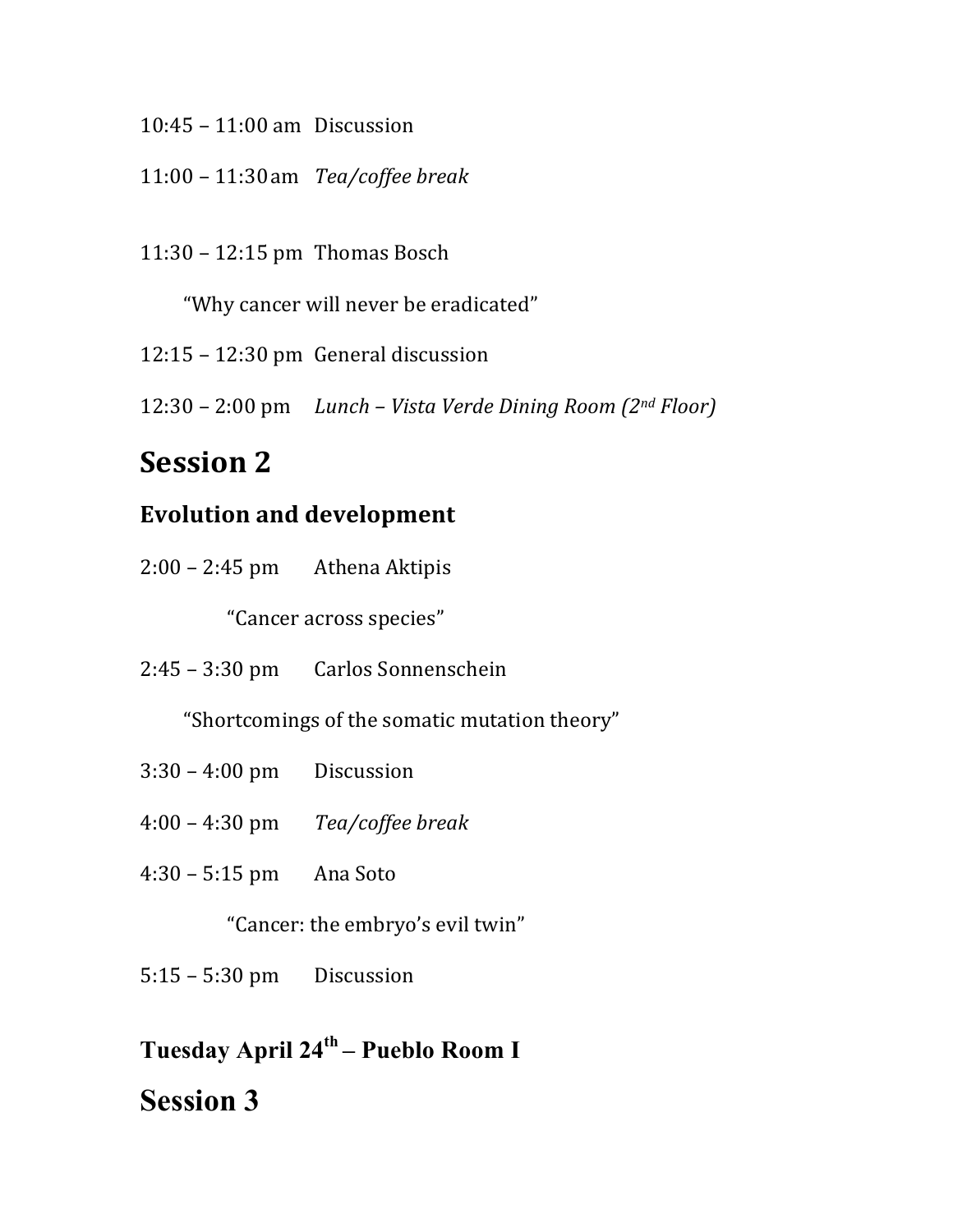## **Phylostratigraphy**

9:00 – 9:45 am Tomislav Domazet-Loso

"Cancer as a window on the past"

- $9:45 10:00$  am Discussion
- 10:00-10:45 pm David Goode

"Ancient genes drive cancer"

- $10:45 11:00$  am Discussion
- 11:00 – 11:30 pm *Tea/coffee break*
- 11:30 – 12:15 pm Mark Vincent

"Cancer as a re-primitivized phenotype"

- $12:15 12:30$  pm Discussion
- 12:30 – 2:00 pm *Lunch – Vista Verde Dining Room (2nd Floor)*

# **Session 4**

### **Cancer as an ancestral phenotype**

2:00 – 2:45 pm Susan Rosenberg

"Randomness and non-randomness in mutations"

- $2:45 3:00$  pm Discussion
- 3:00 – 3:45 pm Kimberley Bussey

"Cancer as a mutator response to stress"

 $3:45 - 4:00$  pm Discussion